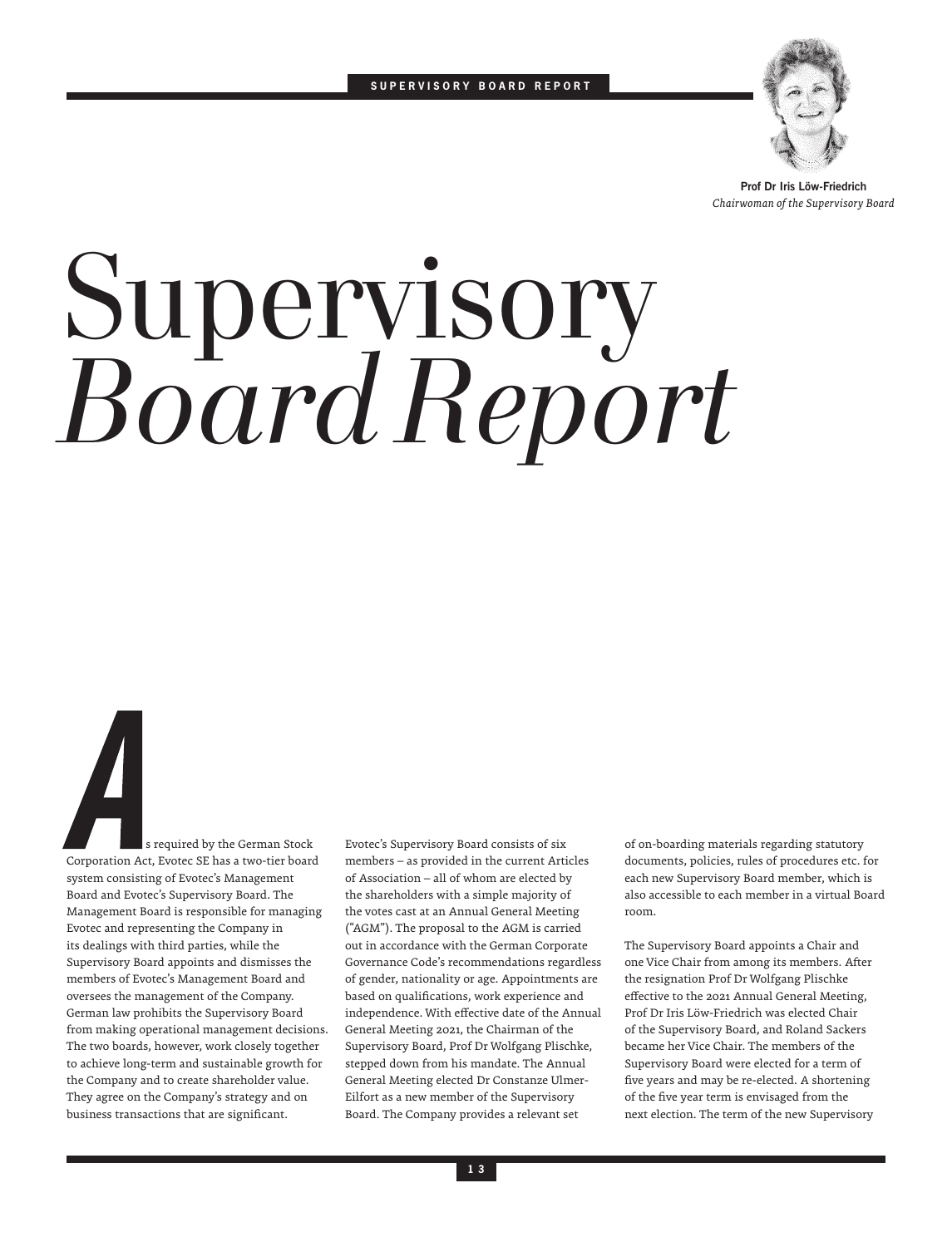Board ends with the close of the AGM 2024 that is charged with approving the actions of the members of the Supervisory Board in the 2023 fiscal year.

The Supervisory Board has determined concrete objectives regarding its composition and competencies, and prepared a profile of skills and expertise reflecting the company-specific situation. These objectives and skills profiles stipulate that the activities of the Company shall be represented by having a majority of independent Supervisory Board members with national and international experience in the respective fields of (i) Research and Development, (ii) Finance, Capital markets, Legal, Corporate Governance, (iii) Marketing and Sales and Operations and (iv) Healthcare Economy/Public Health. In addition, the Supervisory Board shall ensure that the individual age of a candidate shall not exceed 72 years at the time of the proposal. Diversity with regard to female representation shall be ensured by having a target quota of 30% female members of the Supervisory Board. Finally, the Supervisory Board has agreed on two full terms as the regular limit of length of membership to the Supervisory Board. Overall, the Supervisory Board shall be composed in such a way that the majority of its members are independent and that its members as a group possess the knowledge, ability and expert experience required to properly complete its tasks.

Currently, the composition of Evotec's Supervisory Board fulfils all those objectives: All members have an extensive international professional background from working in numerous internationally operating companies. All members are considered as independent following the two-dimensional evaluation criteria of the German Corporate Governance Code, two nationalities are represented and there are three female members.

Evotec's aspiration of a "diversity of thoughts" is ensured by composing an internationally experienced Management and Supervisory Board with broad based skill sets.

Prof Dr Löw-Friedrich is also to be regarded as independent within the meaning of recommendation C.7 of the German Corporate Governance Code. Although Prof Dr Löw-Friedrich is on the Management Board of UCB S.A., which is an Evotec customer, the Evotec Group's turnover with the UCB Group is only about 1% of the total turnover of the Evotec Group, so that no material business relationship between Evotec and UCB within the meaning of recommendation C.7 is to be assumed. Moreover, Iris Löw-Friedrich is responsible at UCB's Management Board for world-wide clinical development and life-cycle of marketed products but not for discovery research and pre-clinical development which are the only subjects of the services provided by Evotec to UCB. Since these services are not of significant amount they are also neither discussed within the UCB Management Board nor Evotec's Supervisory Board. Despite his position as Chief Executive Officer at Novo Holdings A/S, Kasim Kutay is to be considered an independent Supervisory Board member. Novo Holdings A/S holds slightly more than 10% of Evotec SE's voting shares and, thus, has a material interest in Evotec SE within the meaning of section C.13 of the German Corporate Governance Code as amended on 16 December 2019. Nevertheless, Novo Holdings A/S is not a controlling shareholder within the meaning of section C.9 of the German Corporate Governance Code as amended on 16 December 2019. A shareholder's (and thus also Mr Kutay's) dependency would exist if a controlling agreement existed with the shareholder, the shareholder held an absolute majority of the voting rights or at least a sustainable majority at the Annual General Meeting. A voting share of slightly more than 10% does not constitute a sustainable majority at the Annual General Meeting in favour of Novo Holdings A/S and, therefore neither a conflict of interest that is not merely temporary, nor a dependency due to de facto majorities of voting rights, especially since the number of validly cast votes at past general meetings regularly amounted to significantly more than 40% of the share capital. Dr Mario Polywka's cooling off period pursuant to section C.7 of the German Corporate Governance Code expired by the end of 2020.

Notwithstanding Section C.5 of the German Corporate Governance Code, Prof Dr Iris Löw-Friedrich has also a seat in the Supervisory Board of Fresenius SE & Co. KGaA. However, Prof Dr Iris Löw-Friedrich always has devoted sufficient time to perform her function, including attendance at all board and committee meetings and availability to engage with internal and external stakeholders, and has plausibly demonstrated that this will also be the case in the future.

Information on the mandates and occupations of the Supervisory Board members can be found at the end of the combined Management Report under *"*Supervisory Board and Management Board*"*.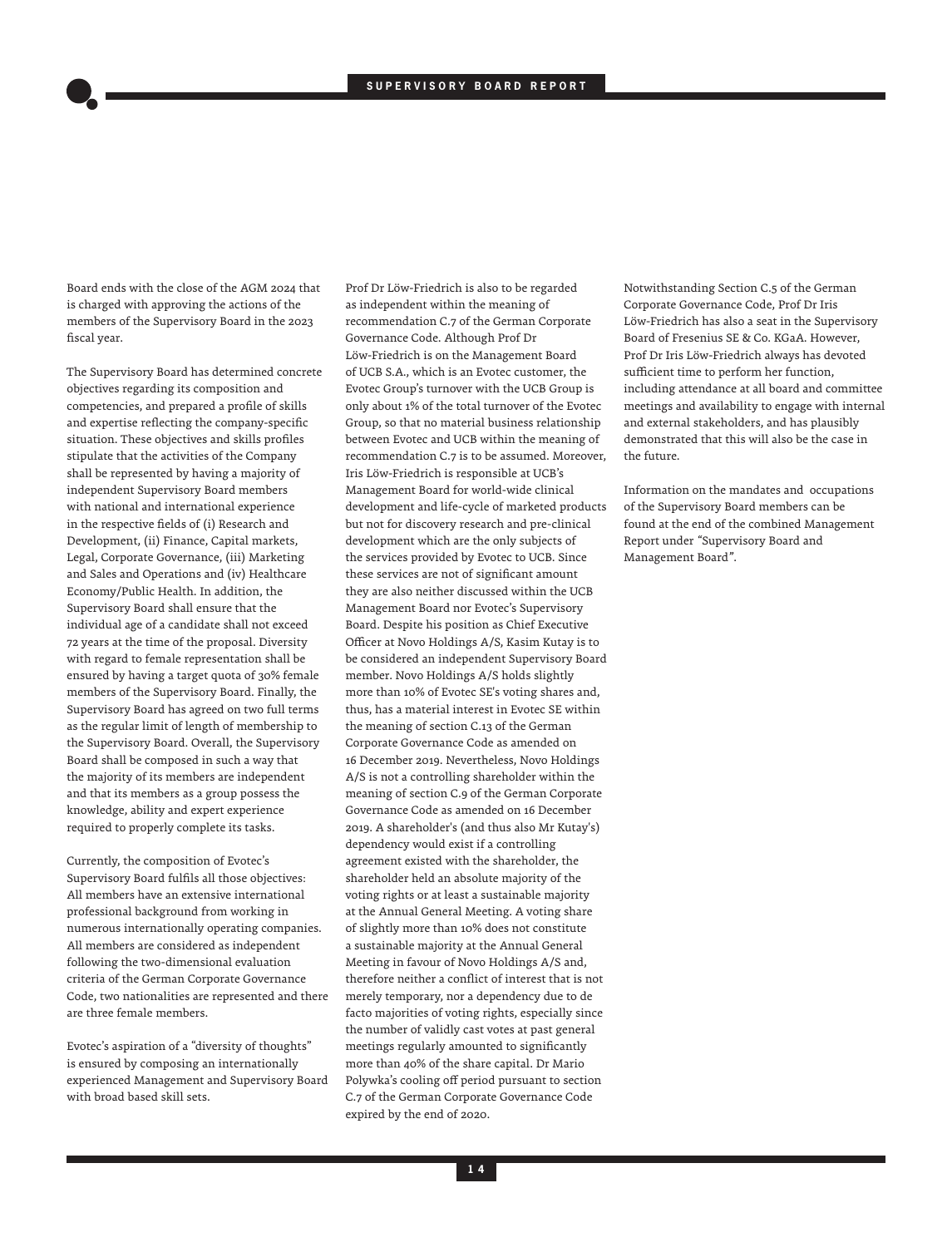| SKILLS/EXPERTISE                                                                           | <i>FIVI VI III</i> S<br>Löw-Friedrich<br>(Chair) | <b>Roland Sackers</b><br>(Vice-Chair) | <b>Kasim Kutay</b> | Dr Mario Polywka | Dr Constanze<br><b>Ulmer-Eilfort</b> | Dr Elaine Sullivan |
|--------------------------------------------------------------------------------------------|--------------------------------------------------|---------------------------------------|--------------------|------------------|--------------------------------------|--------------------|
| Independent members                                                                        | $X^1$                                            | X                                     | $X^2$              | $X^3$            | Χ                                    | X                  |
| Experience in the fields of<br>Research & Development                                      | X                                                |                                       | -                  | X                | -                                    | X                  |
| Experience in the fields of<br>Finance & Capital markets                                   | $\overline{\phantom{0}}$                         | X <sup>4</sup>                        | X                  | $X^5$            | X                                    |                    |
| Experience in the fields of<br>Legal & Compliance                                          | -                                                | X                                     | -                  | -                | $\mathbf X$                          |                    |
| Experience in the fields of ESG                                                            | X                                                | X                                     | -                  | -                | X                                    |                    |
| Experience in the fields of<br>Marketing and Sales and<br>Operations                       | X                                                |                                       |                    | X                | -                                    | X                  |
| Experience in the fields of<br>Healthcare Economy and Public<br>Health                     | X                                                |                                       | X                  |                  |                                      | Χ                  |
| Age of a candidate shall not<br>exceed 72 years at the time of<br>the proposal             | X (1960)                                         | X (1968)                              | X (1965)           | X (1963)         | X (1962)                             | X (1961)           |
| Regional experience                                                                        | EU, USA, Asia                                    | EU, USA                               | EU, USA, Asia      | EU, USA          | EU                                   | EU, USA, Asia      |
| Female members                                                                             | X                                                |                                       | -                  |                  | X                                    | Χ                  |
| Two full terms as the regular<br>limit of length of membership<br>to the Supervisory Board | X (2014)                                         | X (2019)                              | X (2020)           | X (2019)         | X (2021)                             | X (2015)           |

<sup>1</sup> Management Board Member of UCB: The business relationship with UCB as a customer of Evotec is considered immaterial (~1% of 2020 group revenue)

<sup>2</sup>CEO of Novo Holdings A/S: Novo Holdings A/S holds ~10% of Evotec's shares but does not have control as defined in C.9 of GCGC

*Prof Dr Iris* 

<sup>3</sup>Cooling-Off Period as per C.7 of GCGC has expired by end of 2020

<sup>4</sup>Experience in audit and accounting

5 Experience i n accounting

A significant proportion of the Supervisory Board's work is conducted in committees. Pursuant to the German Stock Corporation Act and the recommendations of the German Corporate Governance Code, Evotec's Supervisory Board has established an Audit & Compliance Committee as well as a Remuneration and Nomination Committee from among its members.

Evotec's Audit & Compliance Committee, comprising three members, supports the

Supervisory Board in independently monitoring the Company's financial reporting activities and in auditing reports. In particular, the Audit & Compliance Committee reviews the Company's accounting processes, the effectiveness of the internal control system and the audit of the financial statements. In addition, it discusses the quarterly and half-year reports with the Management Board as well as its risk management and compliance management systems. Within the scope of the audit of the financial statements commissioned by the

Supervisory Board, the Audit & Compliance Committee also reviews possible transactions with related parties. Moreover, the Audit & Compliance Committee also discusses certain steps and procedures of the audit with the appointed auditing firm, including the auditors' independence, quality, the additional services rendered by the auditor, the issuing of the audit mandate to the auditing firm, the determination of auditing focal points, the fee agreement and compliance issues.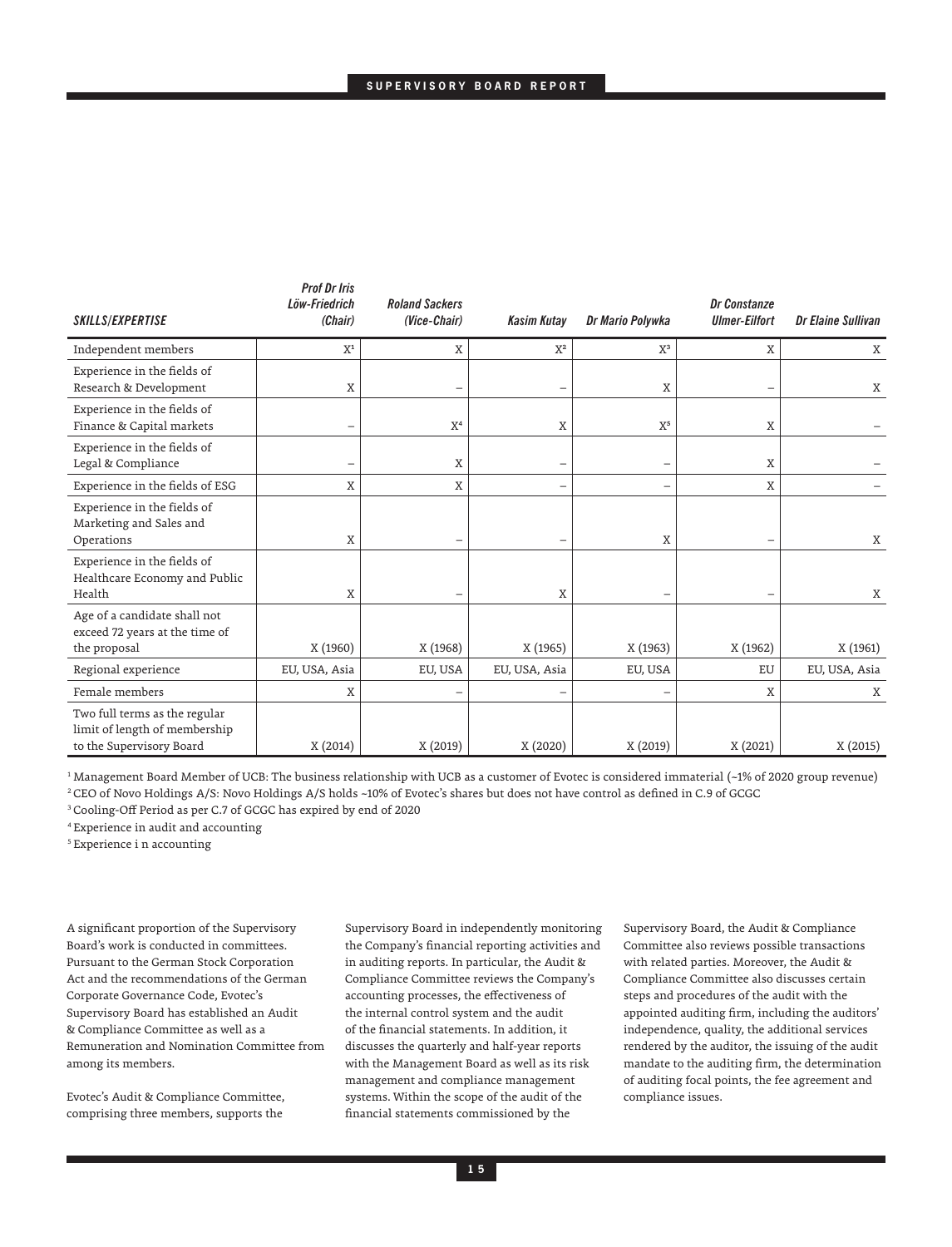The members of the Audit Committee possess the required skills and experience. As a Chief Financial Officer, the Audit Committee's Chairman Roland Sackers is not only independent, but also has the required specialist knowledge and experience in the application of accounting principles and internal control processes and the audit. In addition, as a former member of the Management Board of Evotec, Dr Mario Polywka has expertise in the field of accounting. Neither the Chairman of the Supervisory Board nor a former member of the

Management Board may become Chairman of the Audit Committee. Evotec's Audit Committee and Compliance Charter can be found on the Company's website under https://www.evotec. com/en/investor-relations/governance.

The main duties and responsibilities of the Company's Remuneration and Nomination Committee are to prepare the appointment of Management Board members and to prepare recommendations concerning their remuneration system and Share Performance Plan. Final decisions are made by the full Supervisory Board. The Articles of the Remuneration and Nomination Committee can be viewed on the Company's website under the link https://www.evotec.com/en/investorrelations/governance.

Members of both committees are appointed in accordance with the Code. For detailed information about the composition of the Supervisory Board and its committees, please see the table below:

| <b>UNTIL AGM 2021</b>                        | <b>INITIALLY ELECTED TO THE</b><br><b>COMPANY'S SUPERVISORY BOARD</b> | <i><b>AUDIT AND</b></i><br><b>COMPLIANCE COMMITTEE</b> | <b>REMUNERATION AND</b><br><b>NOMINATION COMMITTEE</b> |
|----------------------------------------------|-----------------------------------------------------------------------|--------------------------------------------------------|--------------------------------------------------------|
| Prof Dr Wolfgang Plischke (Chairman)         | 2014                                                                  |                                                        | X (Chair)                                              |
| Prof Dr Iris Löw-Friedrich (Vice Chairwoman) | 2014                                                                  | X                                                      |                                                        |
| Roland Sackers                               | 2014                                                                  | X (Chair)                                              | X                                                      |
| Kasim Kutay                                  | 2020                                                                  |                                                        | X                                                      |
| Dr Mario Polywka                             | 2019                                                                  |                                                        |                                                        |
| Dr Elaine Sullivan                           | 2015                                                                  | X                                                      |                                                        |

| <b>FROM AGM 2021</b>                    | <b>INITIALLY ELECTED TO THE</b><br>COMPANY'S SUPERVISORY BOARD | <b>AUDIT AND</b><br><b>COMPLIANCE COMMITTEE</b> | <b>REMUNERATION AND</b><br><b>NOMINATION COMMITTEE</b> |
|-----------------------------------------|----------------------------------------------------------------|-------------------------------------------------|--------------------------------------------------------|
| Prof Dr Iris Löw-Friedrich (Chairwoman) | 2014                                                           |                                                 | X (Chair)                                              |
| Roland Sackers (Vice Chairman)          | 2014                                                           | X (Chair)                                       | Χ                                                      |
| Kasim Kutay                             | 2020                                                           |                                                 | X                                                      |
| Dr Mario Polywka                        | 2019                                                           | T                                               |                                                        |
| Dr Constanze Ulmer-Eilfort              | 2021                                                           | $\overline{v}$                                  |                                                        |
| Dr Elaine Sullivan                      | 2015                                                           |                                                 | X                                                      |

In the course of 2021, the Supervisory Board held four formal meetings and six extraordinary meetings to discuss the operational and strategic developments of the Evotec Group. The Audit Committee convened separately for four formal and two extraordinary meetings and

the Remuneration and Nomination Committee convened for five meetings. Due to the pandemic, the meetings in 2021 were mainly held per videoconference. At the majority of these meetings the Supervisory Board also met in closed session without the Management Board.

The individual attendance of the Supervisory Board members in 2021 at meetings of the Supervisory Board of Evotec SE and its committees was as follows: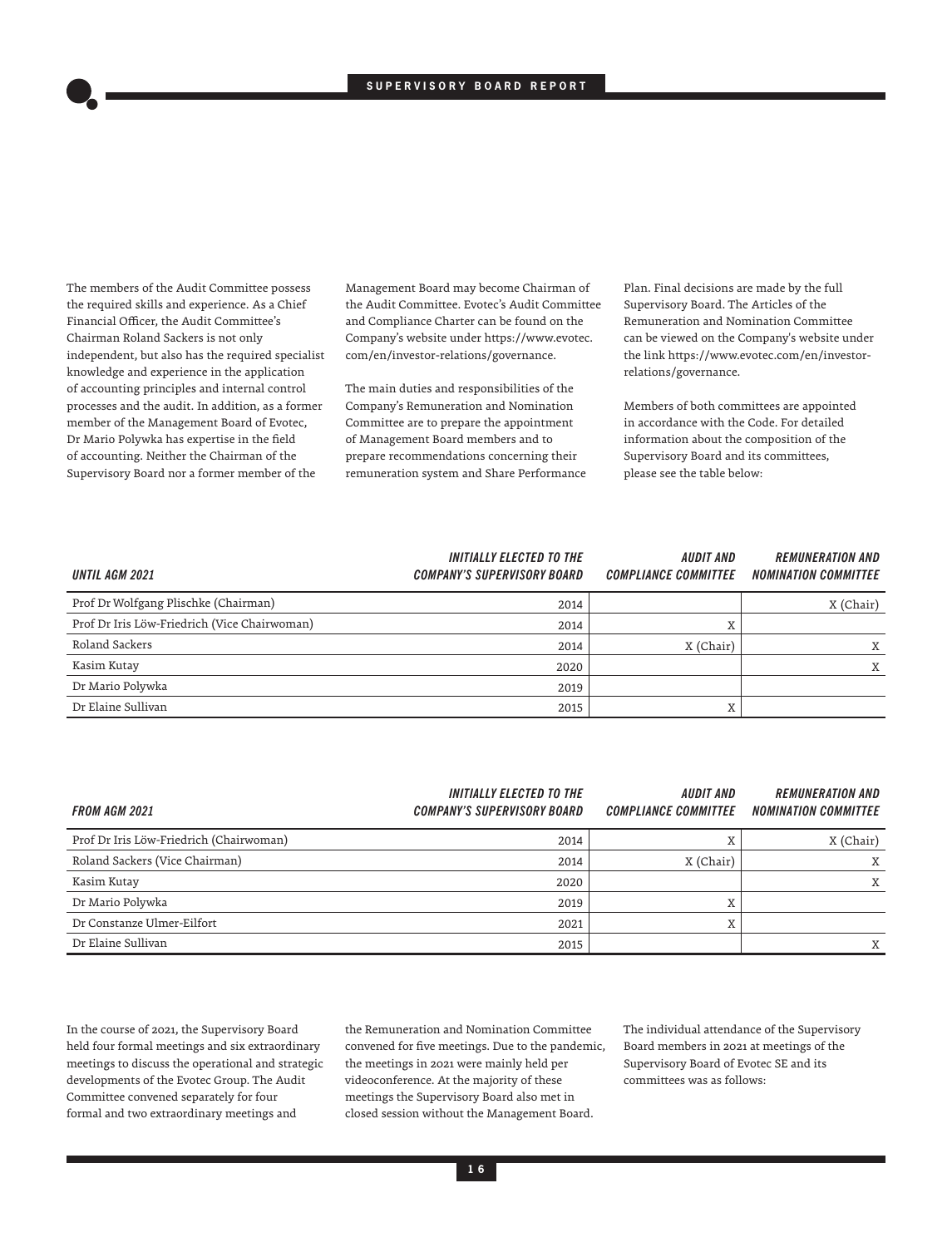| <b>SUPERVISORY BOARD MEMBER</b>                 | <i><b>NUMBER OF SUPERVISORY BOARD</b></i><br>AND COMMITTEE MEETINGS | <b>ATTENDANCE</b> | <b>PRESENCE*</b> |
|-------------------------------------------------|---------------------------------------------------------------------|-------------------|------------------|
| Prof Dr Iris Löw-Friedrich (Chair) <sup>1</sup> | $10 + 6$                                                            | $10 + 6$          | 100%             |
| Prof Dr Wolfgang Plischke (Chair) <sup>2</sup>  | $3 + 2$                                                             | $3 + 2$           | 100%             |
| Roland Sackers (Vice Chair) <sup>1</sup>        | $10 + 11$                                                           | $9 + 11$          | 95%              |
| Kasim Kutay                                     | $10 + 5$                                                            | $10 + 4$          | 93%              |
| Dr Mario Polywka                                | $10 + 3$                                                            | $10+3$            | 100%             |
| Dr Constanze Ulmer-Eilfort                      | $7 + 3$                                                             | $7 + 3$           | 100%             |
| Dr Elaine Sullivan                              | $10 + 6$                                                            | $10 + 6$          | 100%             |

1 Since AGM in June 2021

2 Until AGM in June 2021

\* *Commercially rounded*

At each Supervisory Board meeting, the status of the Company's business, its scientific initiatives, its development partnerships, out-licensing activities and regular standard agenda items were discussed. The Supervisory Board was also updated about Evotec's R&D portfolio and discussed this in-depth with the Chief Scientific Officer.

In particular, the Supervisory Board addressed the following specific subjects in detail during its meetings:

 In March 2021, the Supervisory Board discussed and approved the 2020 annual financial statements in one formal and one extraordinary meeting in the presence of the auditors and approved the achievement of Corporate Objectives for 2020 and the bonus payments for the Management Board members for their performance in 2020. The LTI grants to the Management Board members were approved in a circular resolution in January 2021, as well as the Restricted Share Awards granted to the Chief Executive Officer and the Chief Scientific Officer in May 2021. The Supervisory Board also discussed the Company's compliance and risk management system in the March meeting and approved the Corporate Objectives 2021 and the preliminary agenda for the Annual General Meeting 2021. Furthermore, the Supervisory Board reviewed potential equity projects.

The Supervisory Board also discussed with the Management a possible secondary dual listing on NASDAQ and decided to start preparations for this. Thereafter, the Supervisory Board was regularly updated on this topic by the Management.

 At the meeting in June 2021, the Supervisory Board focused on the upcoming Annual General Meeting, the operational business of the Company and on strategic development opportunities, including potential M&A projects, the approval of new equity investments and academic BRIDGEs. The Supervisory Board also discussed the long-term financing strategy of Evotec SE including the US listing in preparation. Immediately after the Annual General Meeting in June 2021, another meeting of the Supervisory Board took place, in which the chair and vice-chair as well as the composition of the committees were redefined.

 At another extraordinary meeting at the end of June 2021, the Supervisory Board discussed the first draft of the prospectus for the US listing and the status of the project in the presence of the Management Board and the advisors involved. By circular resolution, the confidential submission of the prospectus to the US Securities and Exchange Commission (SEC) was approved at the beginning of July.

 At its meeting in September 2021, the Supervisory Board discussed the operational business of the Company, including the global footprint and capacity strategies. It further discussed strategic development opportunities, including the possibility for spin-offs into holding companies and approved certain further equity investments. Furthermore, the Supervisory Board was informed that the auditor oversight authority APAS has denied Ernst & Young GmbH Wirtschaftsprüfungsgesellschaft independence due to the increased expense of PCAOB (Public Company Accounting Oversight Board) audits because of the US listing process. The background and possible next steps were discussed in detail. It was decided to seek appointment of BDO Wirtschaftsprüfungsgesellschaft as a substitute auditor for the 2021 financial year by court order.

 In October 2021, the Supervisory Board approved the Company's capital increase through issuing 10,000,000 new shares in the course of the US listing and the launch of the US listing by signing the corresponding agreements with the SEC and the accompanying investment banks.

 At the beginning of November 2021, the Supervisory Board approved the issuing price proposed by the banks for the new shares, so that the US listing process could be completed. Shortly thereafter, the Supervisory Board